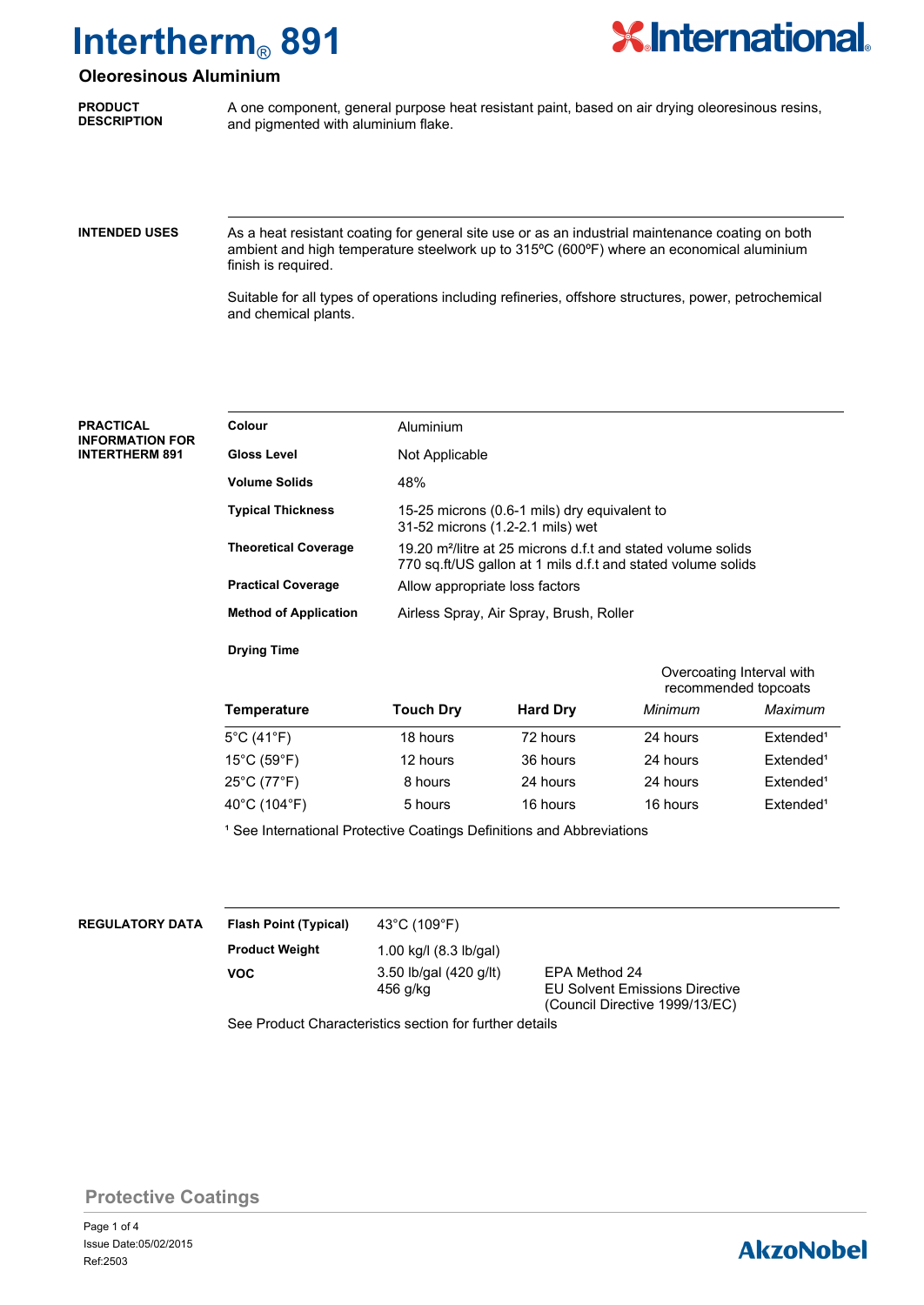

### **Oleoresinous Aluminium**

**SURFACE PREPARATION**

APP

All surfaces to be coated should be clean, dry and free from contamination. Prior to paint application all surfaces should be assessed and treated in accordance with ISO 8504:2000.

#### **Primed Surfaces**

Intertherm 891 can be applied over approved anti-corrosive primers. The primer surface should be dry and free from all contamination and Intertherm 891 must be applied within the overcoating intervals specified (consult the relevant product data sheet).

Areas of breakdown, damage etc., should be prepared to the specified standard (e.g. Sa2½ (ISO 8501-1:2007) or SSPC-SP10 Abrasive Blasting, or SSPC-SP11, Power Tool Cleaning) and patch primed prior to the application of Intertherm 891.

#### **Metallic Zinc Primed Surfaces**

Intertherm 891 is suitable for application to steelwork freshly coated with zinc silicate shop primers.

If the zinc shop primer shows extensive or widely scattered breakdown, or excessive zinc corrosion products, overall sweep blasting will be necessary. Other types of shop primer are not suitable for overcoating and will require complete removal by abrasive blast cleaning.

Weld seams and damaged areas should be blast cleaned to Sa2½ (ISO 8501-1:2007) or SSPC-SP10.

| <b>LICATION</b> | <b>Mixing</b>                      |                                                                   | This material is a one component coating and should always be mixed<br>thoroughly with a power agitator before application. |                                                                                                                                                                                                                                 |  |  |
|-----------------|------------------------------------|-------------------------------------------------------------------|-----------------------------------------------------------------------------------------------------------------------------|---------------------------------------------------------------------------------------------------------------------------------------------------------------------------------------------------------------------------------|--|--|
|                 | <b>Mix Ratio</b>                   | Not applicable                                                    |                                                                                                                             |                                                                                                                                                                                                                                 |  |  |
|                 | <b>Airless Spray</b>               | Recommended                                                       |                                                                                                                             | Tip Range 0.33-0.41 mm (13-16 thou)<br>Total output fluid pressure at spray tip not less<br>than 112 kg/cm <sup>2</sup> (1593 p.s.i.)                                                                                           |  |  |
|                 | <b>Air Spray</b><br>(Pressure Pot) | Recommended                                                       | Gun<br>Air Cap<br>Fluid Tip                                                                                                 | DeVilbiss MBC or JGA<br>704 or 765<br>Е                                                                                                                                                                                         |  |  |
|                 | <b>Brush</b>                       | Suitable - small areas<br>only                                    | achieved                                                                                                                    | Typically 15-25 microns (0.6-1.0 mils) can be                                                                                                                                                                                   |  |  |
|                 | <b>Roller</b>                      | Suitable - small areas<br>only                                    | achieved                                                                                                                    | Typically 15-25 microns (0.6-1.0 mils) can be                                                                                                                                                                                   |  |  |
|                 | <b>Thinner</b>                     | International GTA004                                              | environmental legislation.                                                                                                  | Do not thin more than allowed by local                                                                                                                                                                                          |  |  |
|                 | <b>Cleaner</b>                     | International GTA004                                              |                                                                                                                             |                                                                                                                                                                                                                                 |  |  |
|                 | <b>Work Stoppages</b>              | material after storage. Material should be filtered prior to use. |                                                                                                                             | Thoroughly flush all equipment with International GTA004. All unused<br>material should be stored in tighly closed containers. Partially filled<br>containers may show surface skinning and/or a viscosity increase of the      |  |  |
|                 | <b>Clean Up</b>                    | temperature and elapsed time, including any delays.               |                                                                                                                             | Clean all equipment immediately after use with GTA004. It is good working<br>practice to periodically flush out spray equipment during the course of the<br>working day. Frequency of cleaning will depend upon amount sprayed, |  |  |
|                 |                                    | accordance with appropriate regional regulations/legislation.     |                                                                                                                             | All surplus materials and empty containers should be disposed of in                                                                                                                                                             |  |  |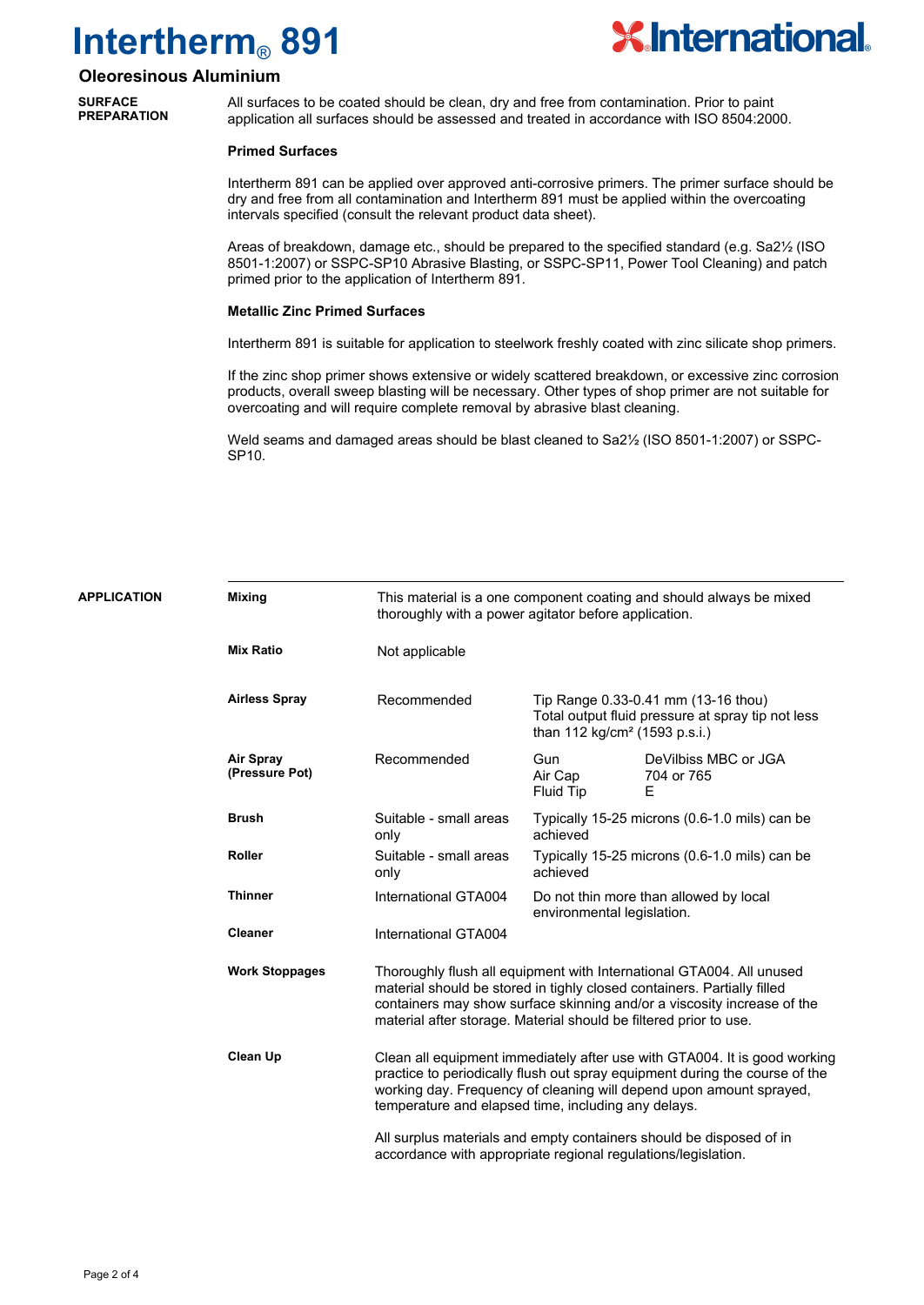

### **Oleoresinous Aluminium**

**PRODUCT CHARACTERISTICS**

The presence of leafing aluminium in this formulation, whilst imparting heat and corrosion resistance, can also retard access to atmospheric oxygen. As this is an air drying system curing by atmospheric oxidation, over-application will severely retard through curing.

For maximum temperature resistance it is best to specify 15 microns (0.5 mils) DFT as the volatile nature of heat sensitive organic materials will cause film defects in thicker films, including blistering.

Over-application of Intertherm 891 will extend both the minimum overcoating periods and handling times, and may be detrimental to long term overcoating properties.

Over-application of Intertherm 891 will lead to blistering at high temperatures.

Level of sheen and surface finish are dependent on application method. Avoid using a mixture of application methods whenever possible.

For maximum corrosion resistance a zinc silicate primer should be used. A mist coat may be required to prevent pinholing. It is preferable to overcoat the zinc silicate before weathering but in cases where this is not possible then the zinc silicate surface should be clean and free from zinc salts.

When using Intertherm 891 over inorganic zinc primer, the products should be applied in strict accordance with film thickness specifications, since application of excessive thicknesses may cause blistering. Determine that the inorganic zinc primer is thoroughly cured prior to application of the Intertherm 891 by following the curing instructions given on the relevant product data sheet.

Alternatively, Interzinc 890 zinc dust graphite primer may be specified. However, this product does not possess the ultimate corrosion resistance of zinc silicates, but is capable of tolerating lower degrees of surface preperation which may prevail in maintenance solutions

Maximum continuous dry temperature resistance for Intertherm 891 is 315ºC (600°F). For temperatures greater than 315ºC (600°F) Intertherm 50 should be used.

Intertherm 891 is not suitable for exposure to acid or alkaline environments.

Intertherm 891 is not designed for continuous water immersion.

When used as a general purpose aluminium paint Intertherm 891 can be used to overcoat all tightly adherent, clean old alkyd systems.

Note: VOC values are typical and are provided for guidance purpose only. These may be subject to variation depending on factors such as differences in colour and normal manufacturing tolerances.

Low molecular weight reactive additives, which will form part of the film during normal ambient cure conditions, will also affect VOC values determined using EPA Method 24.

**SYSTEMS COMPATIBILITY** Recommended priming system for dry temperatures up to 100ºC (212ºF) (continuous):

Interprime 198

Recommended priming system for dry temperatures up to 315ºC (600ºF) (continuous):

Intertherm 890 Interzinc 12 Interzinc 22 Interzinc 250

For other suitable primers, consult International Protective Coatings.